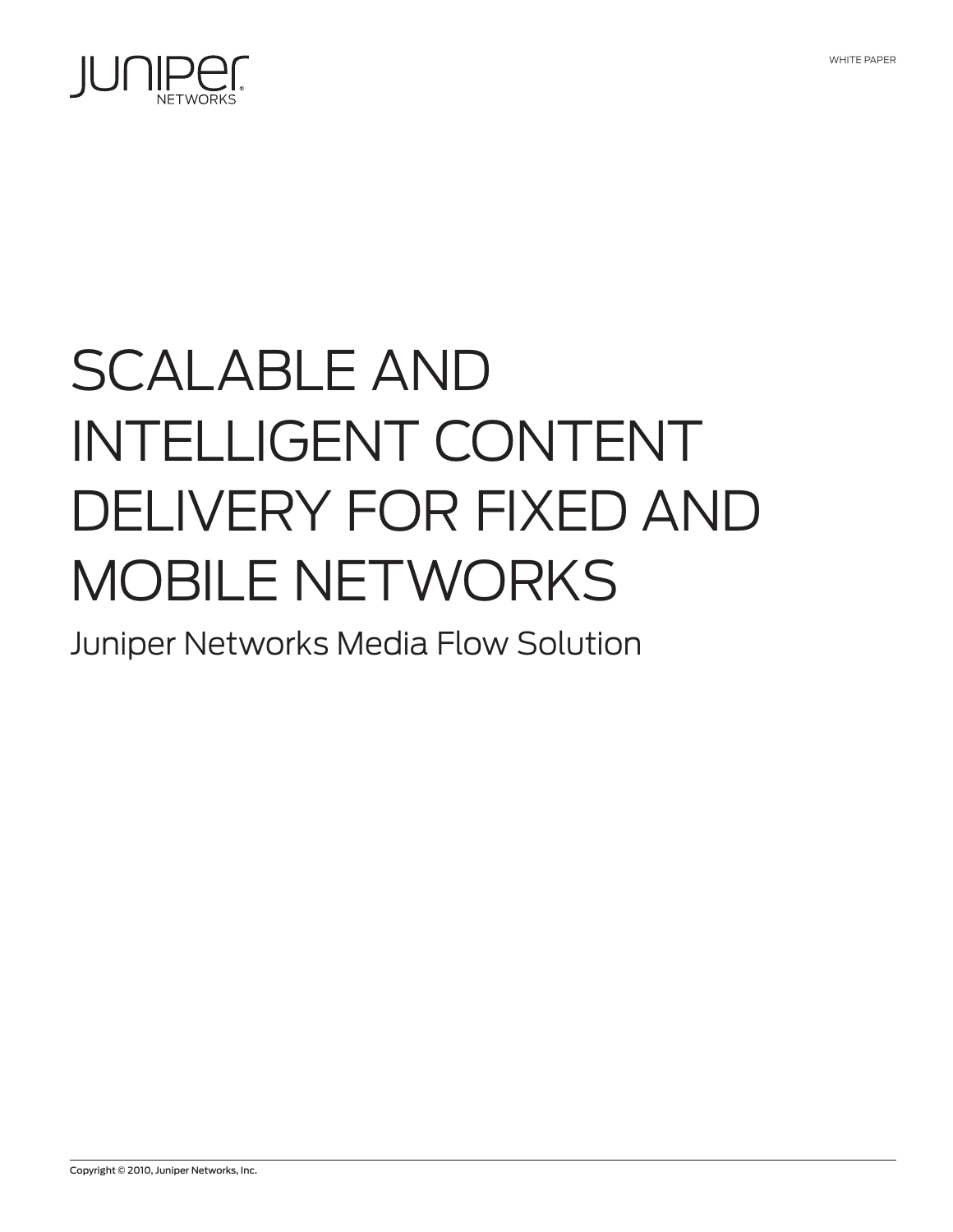# Table of Contents

# Table of Figures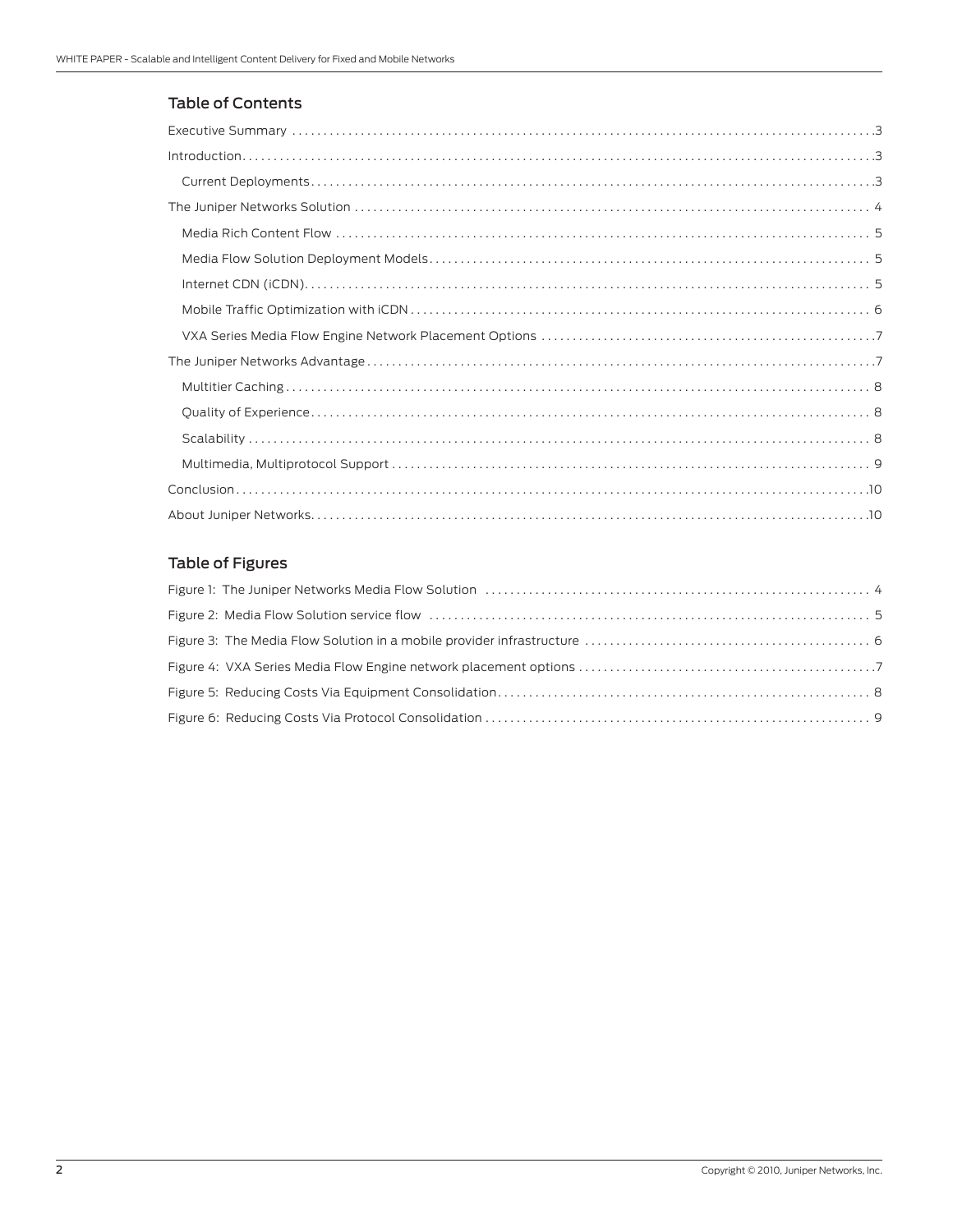## <span id="page-2-0"></span>Executive Summary

Service providers are striving to deliver the already massive and rapidly growing volumes of online video with efficiency and quality. In addition to these efforts, providers are seeking ways to control both OpEx and CapEx while creating new revenue opportunities.

Recognizing these needs, Juniper Networks has partnered with Ankeena Networks, a Juniper Networks® Junos® operating system application development partner, to integrate Ankeena's advanced software with a variety of high-performance Juniper platforms. The end goal is to create an open and flexible media infrastructure that supports the efficient delivery of video and Web content services at lower cost and with a high quality end user experience.

#### Introduction

The market has experienced exponential growth in online video traffic over the past few years, often doubling every six months.<sup>1</sup> Subscriber wireline and wireless networks cannot be built fast enough to accommodate the insatiable demand for content from any and all sources. End users, news organizations, and social networks, among many others, generate immeasurable content daily. Users need to view the vast wealth of media rich content anywhere, anytime, and on any IP-enabled device, and their expectation is to have a TV-like viewing experience. Moreover, consumption patterns are unpredictable.

The market for IP video caching, in particular, is growing due to the growth of Internet content, as well as viewers' demand for personalization and flexibility. There is also an emerging trend to deliver content simultaneously to a large audience across three screens (PCs, TVs, and mobile devices). The technical implication of this volume growth and content diversity is that networks must efficiently handle multiple data formats, protocols, streaming bit rates, and device types. They must also adapt to the change in traffic patterns, especially across three screens, without reprovisioning. The potential business impact is that continuous network investments can easily outstrip revenues.

#### Current Deployments

The challenges described above pose unique problems that are not solvable in traditional networks because they do not adequately address issues of latency, scalability, and flexibility.

Latency—General-purpose file system storage devices lack content awareness and are inefficient for handling rich content. For example, disk I/O throughput times and the inherent indirection and file fragmentation encountered with regular file systems increase latency.

Session scaling—General-purpose OS schedulers/kernels are not optimized for handling large numbers of concurrent sessions and meeting bandwidth demands.

Flexibility—General-purpose caching systems lack multiprotocol and multimedia support.

Furthermore, the current content delivery model is quickly becoming obsolete. Many providers run multiple networks, with each network delivering content to the same customers on different end devices. For example, providers might have an unmanaged network that is delivering over-the-top (OTT) traffic to customers with best-effort delivery. They might also peer with content delivery network (CDN) providers to distribute their content globally.

This multi-network content delivery model is expensive and difficult to scale as traffic demands continue to increase. Consequently, service providers are looking for new ways to distribute the content to multiple devices at scale and with reduced costs.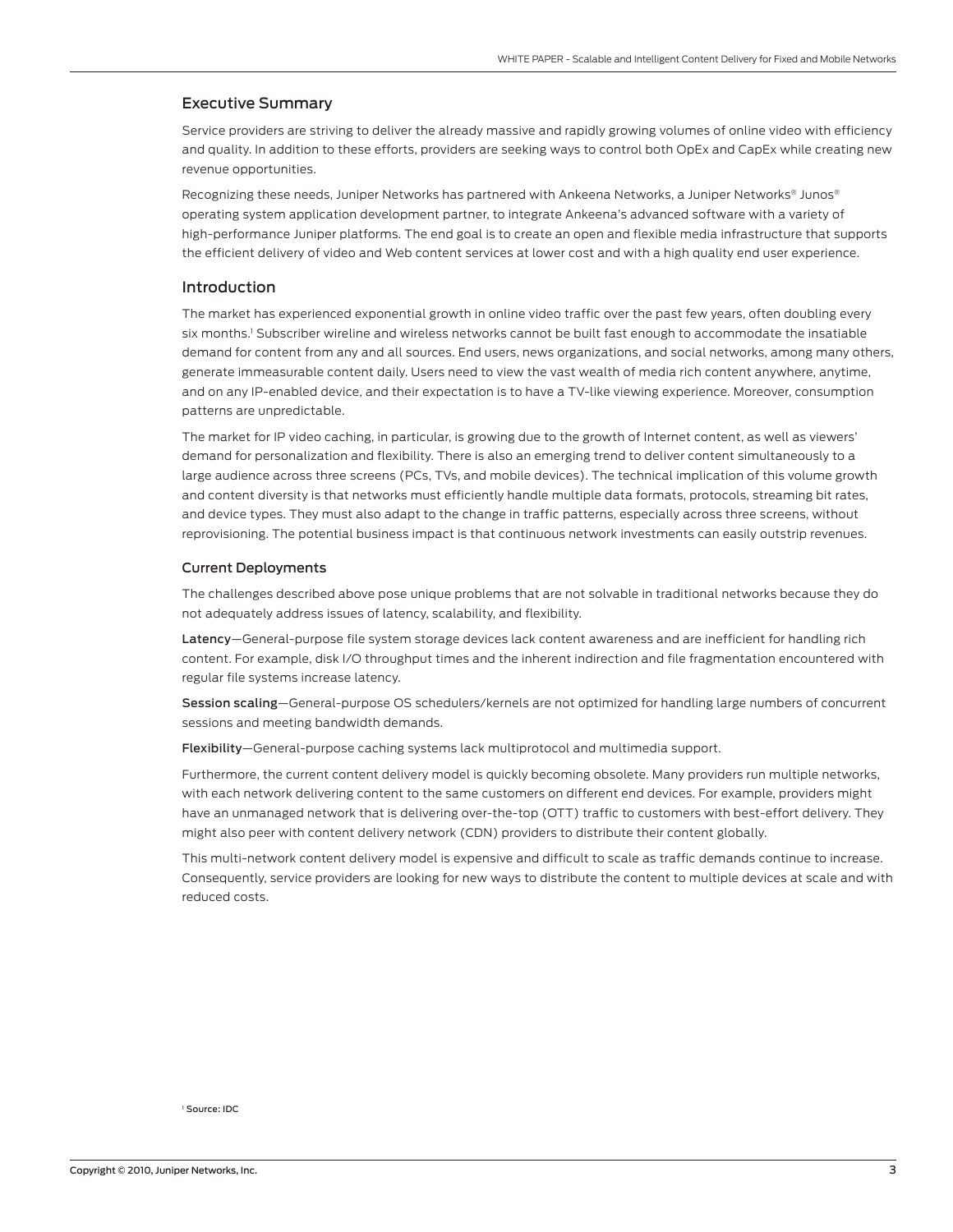## <span id="page-3-0"></span>The Juniper Networks Solution

The Juniper Networks Media Flow Solution collapses Internet streaming video and other rich media content onto a converged, managed, and efficient architecture. The solution combines media intelligence, storage organization, multitier caching, and network optimization with high-performance storage systems. The result is lower latency, reduced bandwidth consumption, and massive scaling, which in combination offer superior viewing quality of online media and lower operational costs.



Sophisticated media distribution and delivery software, coupled with high-performance, high capacity Juniper platforms

#### Figure 1: The Juniper Networks Media Flow Solution

The initial phase of the Media Flow Solution consists of Juniper Networks Media Flow Controller, Media Flow Manager, and the Media Flow Engine (Figure 1).

- The Media Flow Controller is Junos-Ready software developed in partnership with Ankeena Networks (and based on their Media Flow Director software). Ankeena Networks is leveraging the Junos OS software development kit (SDK), a comprehensive toolkit that enables application developers to innovate on top of Junos OS and Juniper platforms.
- The Media Flow Manager is an advanced management system that manages the distribution of content across multiple Media Flow Controller instances that may be deployed throughout the service provider network (at the origin, mid tier, and edge, for example).
- The VXA Series Media Flow Engine is a portfolio of purpose-built cache appliances that are powered by Quad-Core Intel processors and host the Media Flow Controller software. The Media Flow Engine can be configured with up to 8 TB of 3-tiered cache with RAM, SSD, and SAS storage options.

The combination of the Media Flow Controller and Media Flow Engine offers a high-performance, scalable, and costeffective solution for dynamic hierarchical caching. The solution supports a wide variety of small and large objects, and dynamically adapts itself to deliver the most optimum network throughput. The Media Flow Solution provides a very high number of transactions per second (up to 40,000) for small objects, while for large objects; the appliance provides network throughput options that scale through 10 Gbps. This combination of high-performance, reliable, and scalable platforms with advanced content and storage-aware software is optimized for the efficient distribution and delivery of media rich online content. The Media Flow Solution is designed for service providers of all types, and offers support for applications and business models such as Internet CDN (iCDN).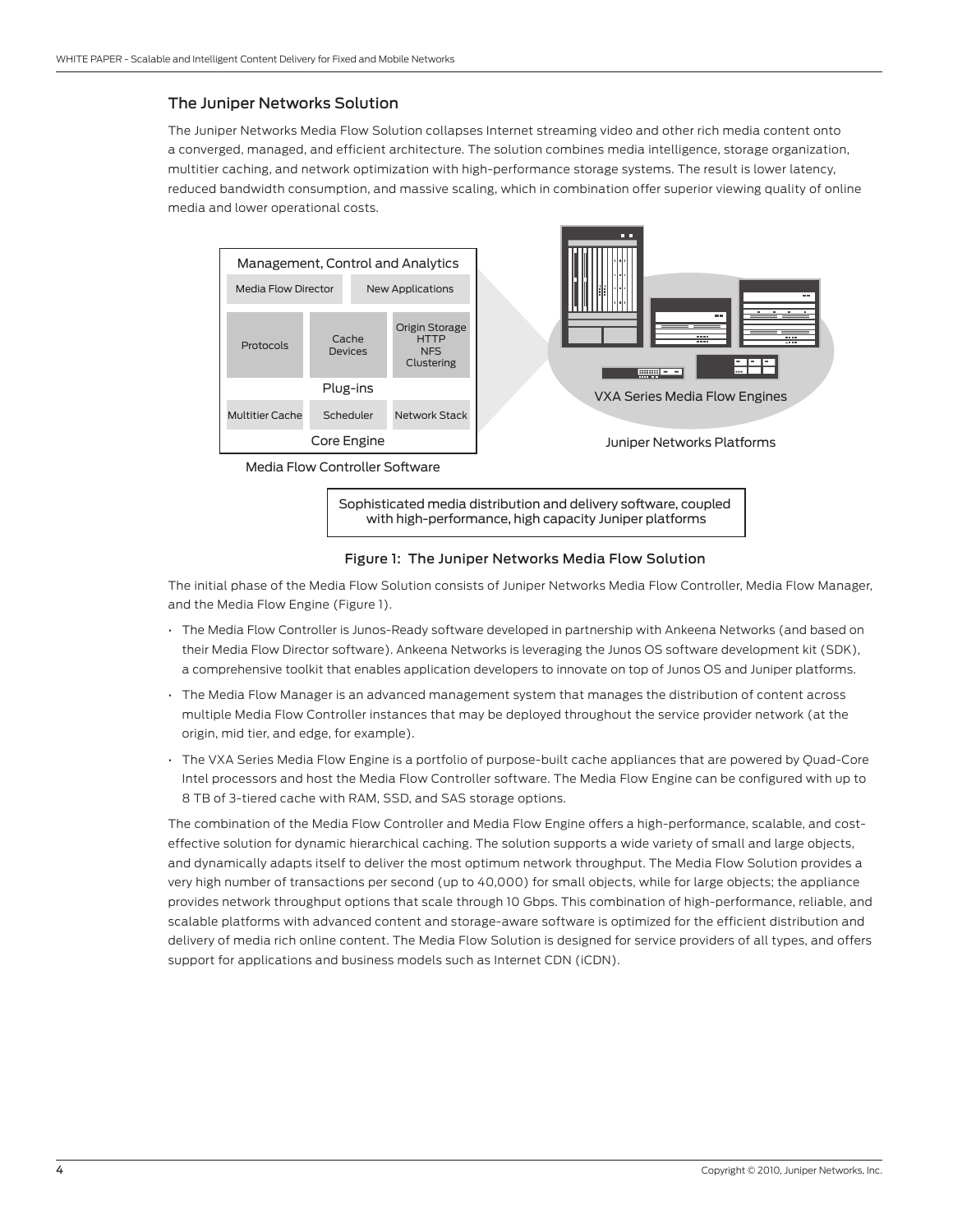#### <span id="page-4-0"></span>Media Rich Content Flow

Initially, the Media Flow Solution will distribute and deliver media rich content from the provider to the subscriber in these simple steps (Figure 2).

1. The subscriber sends a request for a media file to a URL.

2. Domain Name System (DNS) redirects the request to the VXA Series Media Flow Engine hosting the Media Flow Controller.

- 3. The Media Flow Controller requests the media content from the Web site.
- 4. The Media Flow Controller retrieves the media content from the Web site.
- 5. The Media Flow Controller serves the file to the subscriber at a suitable bit rate.
- 6. The Media Flow Controller places the media file in native storage on the VXA Series Media Flow Engine.

Future requests for the same content are served from the VXA Series Media Flow Engine.



Figure 2: Media Flow Solution service flow

#### Media Flow Solution Deployment Models

#### Internet CDN (iCDN)

Caching is a fundamental building block of all CDNs, allowing content to be located closer to subscribers or viewers. An ideal use case for the Media Flow Solution is Internet CDN. The iCDN model supports content that is sourced from the Internet and is applicable to both fixed line and mobile networks. In this model, the service provider caches popular, media rich, Internet content close to the subscriber, and can also offer tiered services to subscribers that ensure a higher quality of Internet video experience. The VXA Series Media Flow Engine can be flexibly deployed in various parts of the network to store frequently requested content.

The Media Flow Solution provides key benefits to subscribers and network providers. From a subscriber perspective, deploying the solution at the network edge reduces latency and improves overall response times and stream quality. The subscriber further benefits from the advanced streaming support with assured QoS offered by the Media Flow Solution.

From a network provider perspective, the Media Flow Solution reduces backhaul bandwidth and transit costs. Content pulled once can be served to numerous subscribers from the network edge. In addition, content may be pulled on demand from the origin as needed versus pushed, thus reducing the amount of required storage space and the amount of backhaul traffic.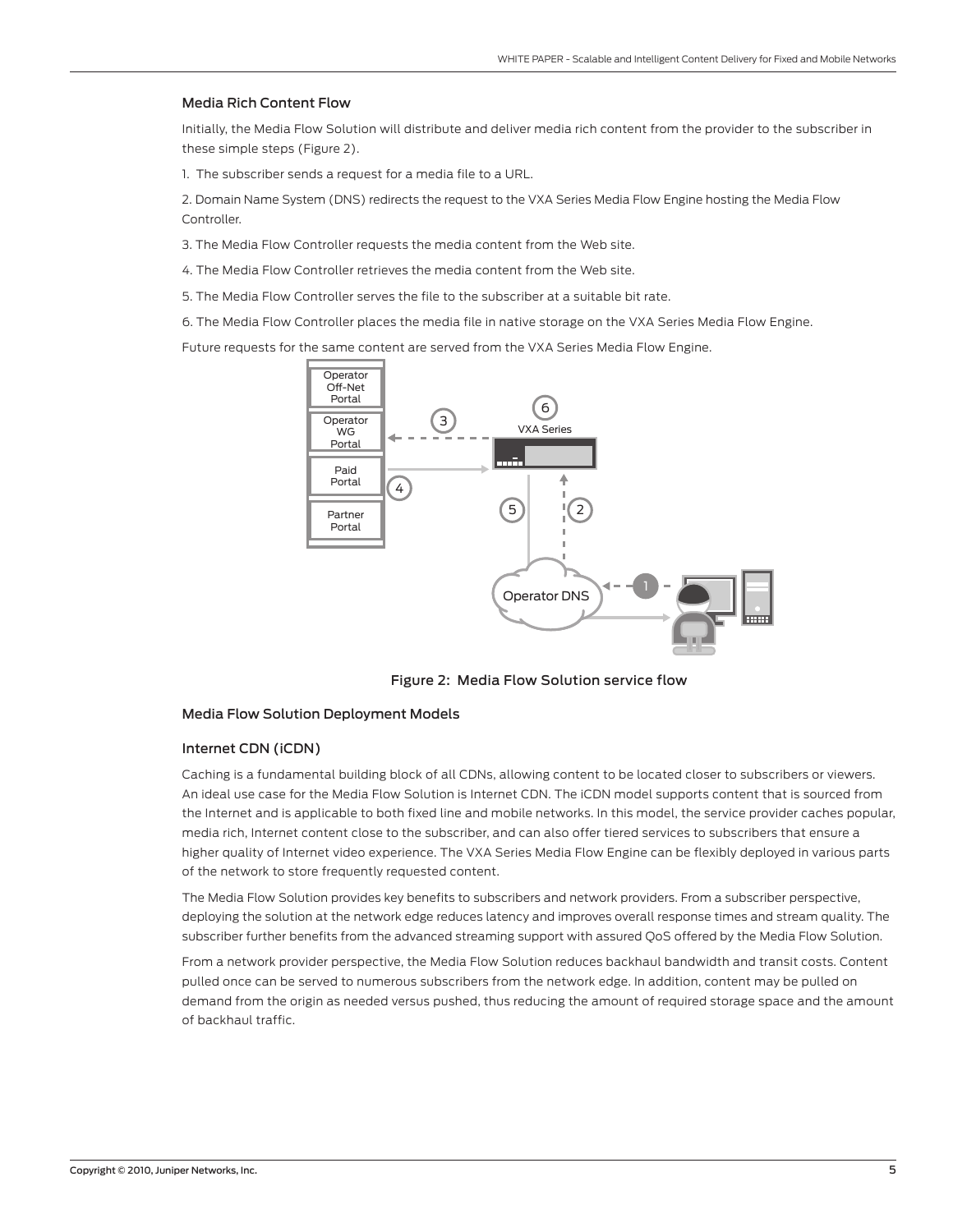#### <span id="page-5-0"></span>Mobile Traffic Optimization with iCDN

A key challenge that mobile operators are facing is handling the explosion of network traffic that is generated from 3G data cards. It is estimated that 70% or more of traffic is currently generated from data cards and this trend is expected to continue with the introduction of Evolved High Speed Packet Access (HSPA+) and Long Term Evolution (LTE) technologies. Currently, all of this traffic from data cards goes through the mobile service complex which includes services designed for slower 2.5G data traffic and not for the higher data speeds that 3G provides. Thus, mobile operators are already challenged with congestion in the service complex, as this architecture is complex and expensive to scale. If the projections for future traffic growth are even close, this will be a growing area of concern and a major challenge for mobile operators globally.

Mobile operators can solve this challenge by using the VXA Series Media Flow Engine at the edge of the mobile service complex (Figure 3) to offload 3G data traffic, thus keeping it from entering the mobile service complex and dramatically reducing or eliminating congestion due to 3G data. The VXA Series caches "hot" mobile content and serves this content closer to the subscriber, preventing traffic from entering the service complex and also improving the subscriber experience. The adaptive streaming support for a variety of smart phones and delivery using HTTP, Real-Time Streaming Protocol (RTSP), and Real-Time Messaging Protocol (RTMP) adds enhanced flexibility.

In addition, by combining the Media Flow Solution with the Juniper Networks Traffic Direct Solution, content ingestion into the VXA Series can also bypass the service complex by ingesting content directly from the Internet source, bypassing the service complex altogether. Also, stream quality to users may be adapted to optimize spectrum utilization allowing consistent delivery even during oversubscription events. For example, 20% oversubscription will cause edge cache to serve a low bit rate file to all users without causing jitter or buffering.



Figure 3: The Media Flow Solution in a mobile provider infrastructure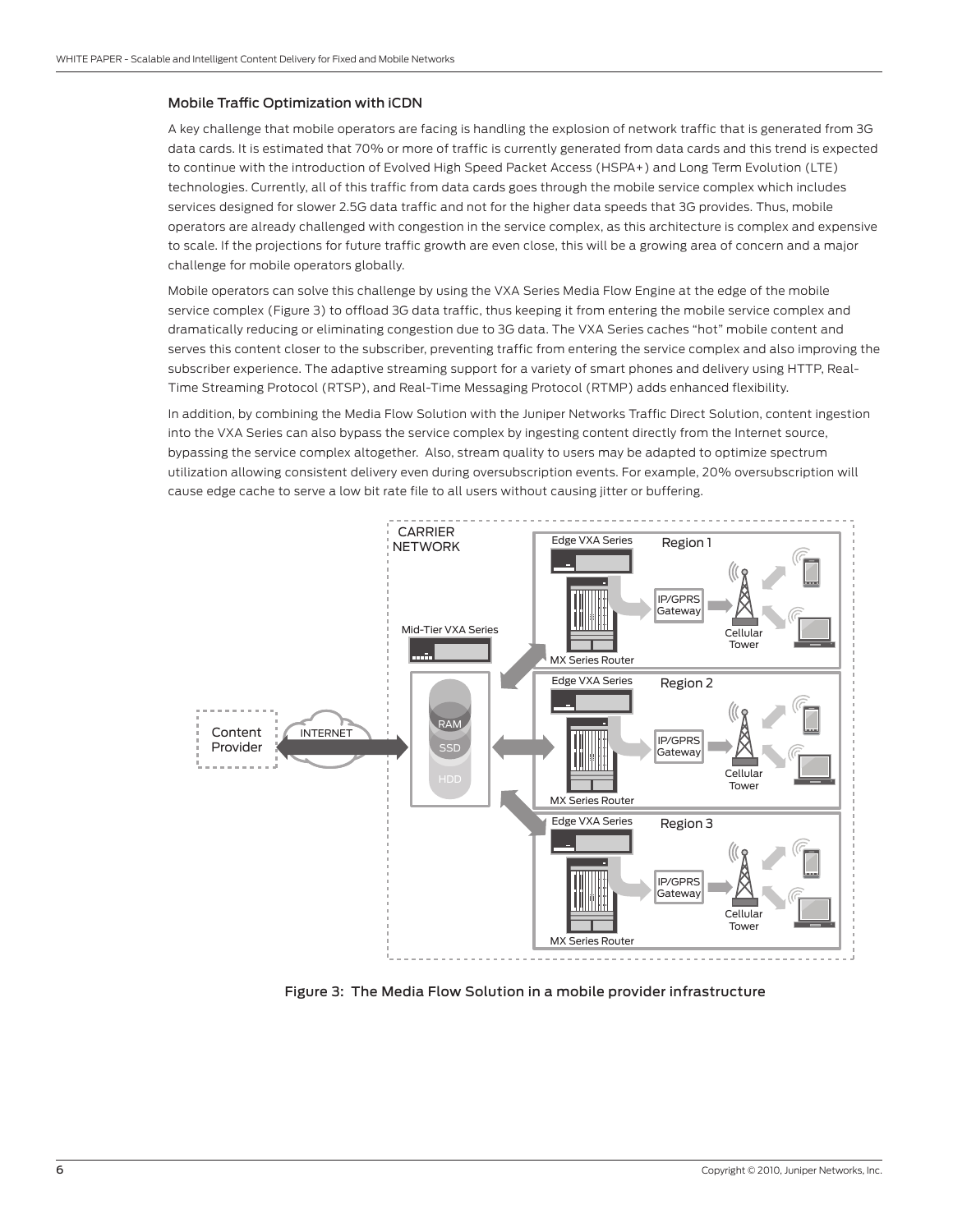#### <span id="page-6-0"></span>VXA Series Media Flow Engine Network Placement Options

The placement of Media Flow Solution components depends on network size and topology, as well as on the end goals desired (Figure 4).

Edge—Deployments where content is placed close to subscribers. This placement minimizes online transit traffic across the backbone, expediting content delivery to end users and improving their quality of experience.

Mid-tier—Deployments where the caching server is placed near high traffic exchange points. This placement offloads session termination (nontransparent) traffic from the origin server and increases bandwidth.

Origin—Deployments where content and cache are colocated to maximize efficiency of video distribution in the backbone. By caching at the origin, repeat requests need only hit the locally cached content and thus, do not need to reach the origin server. As such, content delivery is greatly accelerated, as is the ability to scale the performance of network storage file servers and Web servers. With this server consolidation, CapEx is also reduced.



#### Figure 4: VXA Series Media Flow Engine network placement options

#### The Juniper Networks Advantage

Media infrastructure and delivery technologies play a major role in defining the quality of experience for consumers of online video, and they also contribute greatly to the incurred OpEx and CapEx in delivering these services. Juniper Media Flow Solution delivers online video with a TV-like experience to expedite content delivery and improve the bottom line.

Advantages and benefits of the Media Flow Solution:

- No change to the network architecture or design
- No change to the router operation or end user configuration
- Protects resources and contains costs
- Reduces traffic across the network
- Improves responsiveness and flexibility
- Ensures quality of experience
- Supports differentiated services and business models
- Increases revenue potential for online media (in-net and off-net)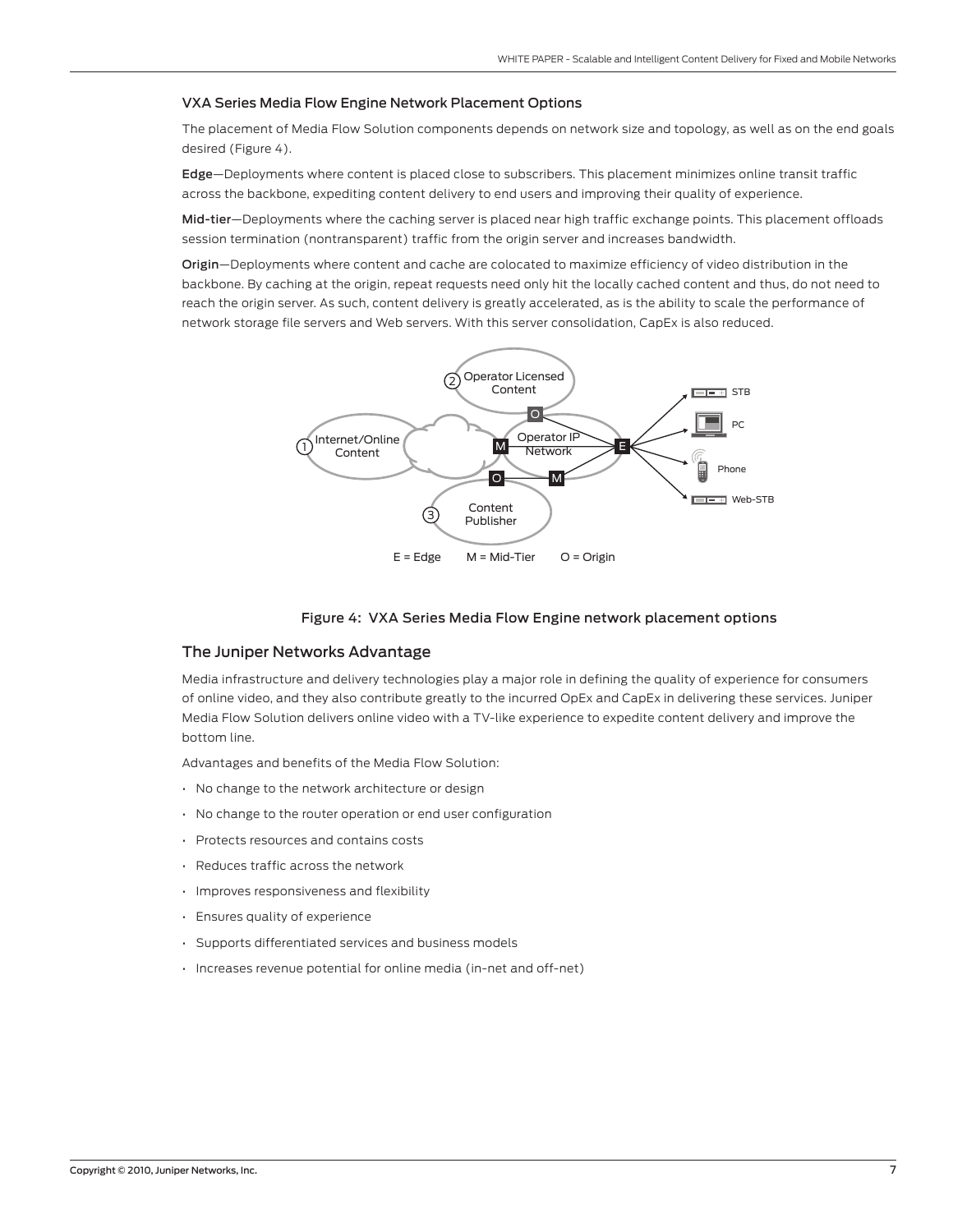#### <span id="page-7-0"></span>Multitier Caching

The Juniper solution minimizes latency by using a cache hierarchy for content storage where the placement of objects is based on dynamic load characteristics. Detailed analytics and statistics are used to automatically place objects within the tier's storage media based on popularity. The Media Flow Controller's storage intelligence addresses variable workloads of traffic, ensuring fast response times for end users and providing optimized caching and delivery of objects of different sizes.

#### Quality of Experience

Two Ankeena Networks technologies, SmoothFlow™ and AssuredFlow™, are key features of the Media Flow Controller and dramatically improve the end users' quality of experience.

SmoothFlow, based on adaptive streaming, provides a smooth viewing experience by dynamically detecting the available bandwidth and seamlessly varying the bit rate of the media being delivered. It allows viewers to enjoy media continuously without any buffering interruption.

AssuredFlow guarantees bit rates to clients based on their needs or service level agreements (SLAs) by ensuring sufficient output bandwidth for clients who need higher bit-rate media. This functionality can enable delivery of tiered services for additional revenue.

#### **Scalability**

General-purpose Web servers and caching proxies do not scale well for media workloads. One key issue is that they rely on the underlying OS scheduler for processing, as well as on network and disk I/O. For time sensitive media workloads, this implementation works only if the systems are significantly underutilized. As the system scales to more sessions and aggregate bandwidth, the bandwidth required by each session can no longer be assured. Furthermore, the OS scheduling primitives (threads and processes) add significant switching overhead, resulting in inadequate CPU scaling.

By way of contrast, the Media Flow Solution is optimized for scale. The Media Flow Controller is built on a highly scalable asynchronous task model that allows it to handle a large number of connections with low CPU overhead. This optimized protocol stack incorporates scaling (bandwidth and sessions), along with rate management and capacitybased admission control.

• The Media Flow Controller utilizes a unique rate-based model to dispatch tasks, which allows it to manage delivery rates specific to each connection as an inherent feature of the platform.



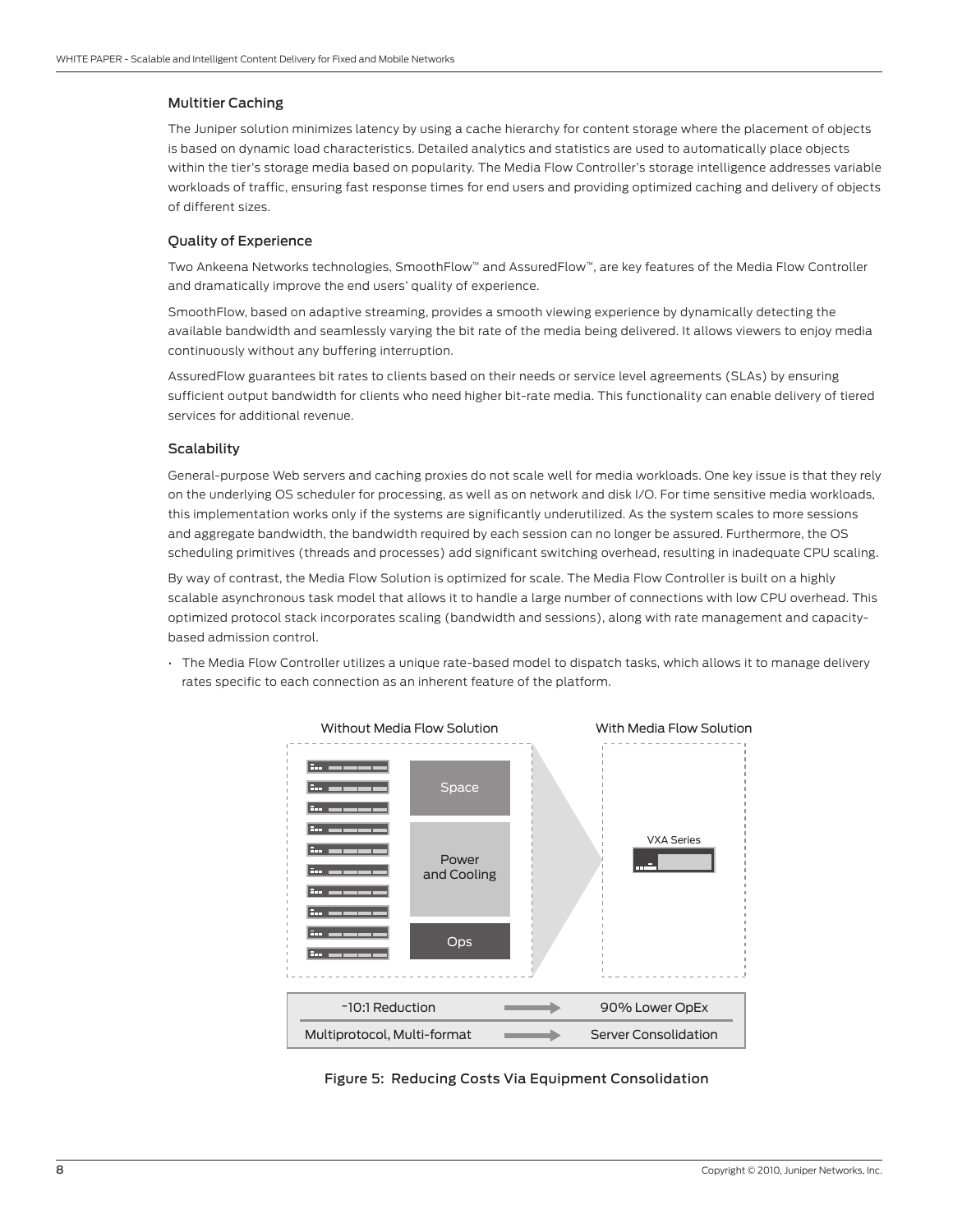- <span id="page-8-0"></span>• Managing interrupt timers and per-connection rates require sophisticated algorithms. The Media Flow Controller protocol stack interfaces with other Media Flow Controller components to ensure that the required rate for each connection is met. Based on the required rate of existing sessions, it also enforces session admission control to ensure that there is no over-commitment
- The Media Flow Controller protocol stack provides a highly scalable interface to the origin storage device (for example, using HTTP). Connections to origin servers are managed asynchronously with minimal resource consumption. Failures or slowdown of origin connections do not impact delivery from the local caches.
- The Media Flow Controller scalable solution offers up to 10x reduction in media delivery infrastructure costs related to hardware, rack space, power, and cooling. The Media Flow Controller, hosted on the purpose-built VXA Series Media Flow Engine, can deliver up to 1,000 percent improvement in media delivery throughput from a single generalpurpose x86 server that supports one gigabit per second of media flows.

#### Multimedia, Multiprotocol Support

Flexible support for multiple formats and protocols obviates the need for provisioning servers per media type. Media Flow Controller delivers streaming content to any device via HTTP. It also supports Microsoft Silverlight and Adobe Flash. For communication with the origin server, HTTP, Network File System (NFS), and FTP (push) are supported.

The multiprotocol and multimedia capabilities, coupled with the high-performance Media Flow Engine, allow for server consolidation that results in reduced administrative costs when implementing and managing a purpose-built, content rich delivery appliance versus custom open source solutions, and it can drive up to a 10:1 reduction in OpEx.



Figure 6: Reducing Costs Via Protocol Consolidation